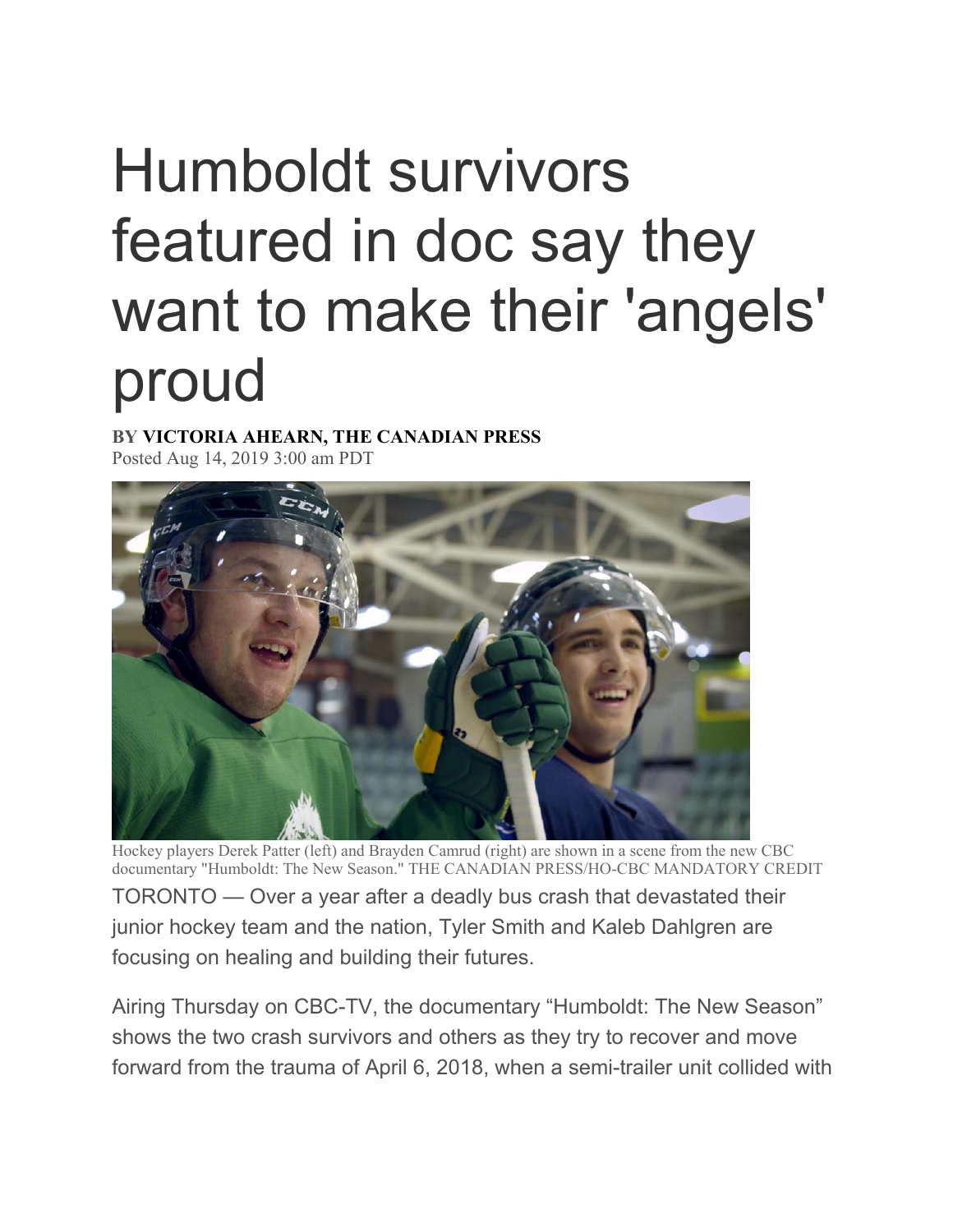the Humboldt Broncos team bus in rural Saskatchewan. Sixteen people died and 13 were injured.

"It's impossible to try to fully heal or get that closure … but now it's more or less doing the proper things and seeking out help when you need and not forcing it," says Smith, 21, who returned to play with the team for a bit last season and then decided to go home to focus on himself and his loved ones in Leduc, Alta. This fall, he'll enter the radio and television program at the Northern Alberta Institute of Technology.

"Controlling the things I can control has helped me tremendously throughout this process," adds Saskatoon-based Dahlgren, 22, who is undergoing craniosacral therapy for a third-degree brain injury he suffered in the crash. He's also trying to get medical clearance to play in a hockey game again, and will continue his business commerce degree at Toronto's York University this fall with the goal of possibly shifting into chiropractic studies.

"Because I can't control the accident, I can't control injuries I had or people that aren't here," Dahlgren says. "All I can control is myself and how I perceive it and my actions."

Kevin Eastwood and Lucas Frison co-wrote and co-directed "Humboldt: The New Season," which follows five of the survivors and some of the families of the deceased as the 2018-2019 Humboldt hockey season unfolds with a different coaching staff and some new teammates. The film also touches on the trial and sentencing of the truck driver who caused the accident.

Frison says late Broncos' assistant coach Mark Cross, who died in the crash, was his best friend growing up in Strasbourg, Sask. They were "inseparable" since they were about three and played hockey together, so once the grief and shock of the tragedy wore off, Frison knew his next project had to commemorate Cross in some way.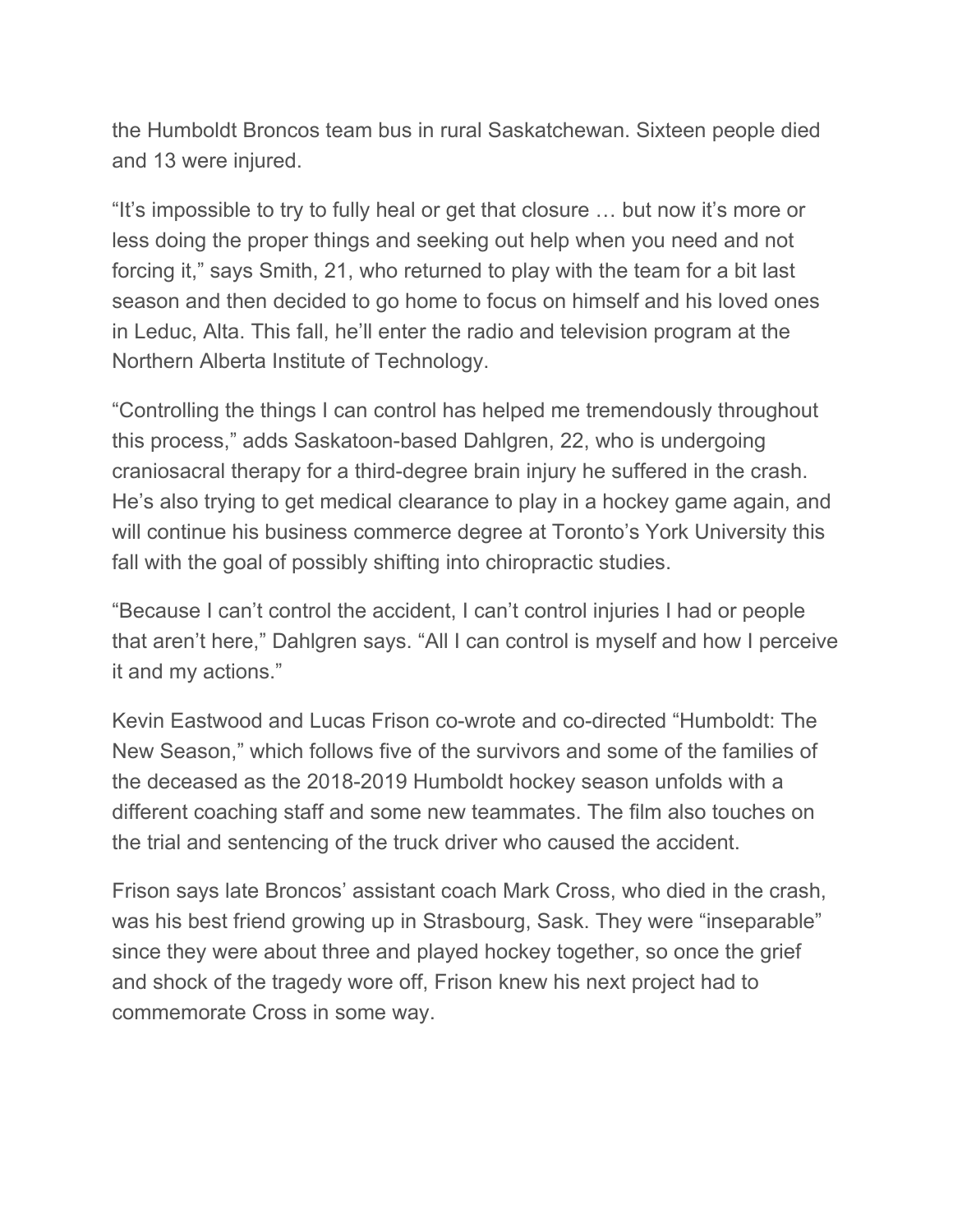"I guess it would be part of the healing process for me," Frison says in a phone interview from Regina, noting Cross's father introduced him to the Broncos families.

"We didn't want to be just another camera to the players and the families. My friendship, my connection with Mark, that helped us build relationships. And ultimately, the relationship building — that was a very rewarding part of this project, getting to know so many of these really courageous people."

Frison started rolling cameras in August 2018 and shot throughout the team's entire season, as some players returned. Smith played 10 games before moving back home to Alberta to continue his healing.

"I think for my healing and for my growth, it was a good thing to go back and prove to myself that I could still do it," Smith says.

"Now I necessarily don't have to live with the regret of not knowing if I would have went back. So I'm really proud that I went back and I hope my angels and everybody else is really proud."

Smith says his "angels" are the 16 who died in the crash.

"I know my angels would really want me to live my life like they know I would want to," he adds, referring to his choice to leave the team. "So it's now just focusing on what I want to do and being with family and friends. Taking each day one step at a time and trying to live for them as well."

Dahlgren echoes those thoughts.

"I feel like they're definitely watching over me in everything I do and are always with me no matter what," Dahlgren says, noting he felt like they were with him when he returned to the ice for the first time since the crash last June.